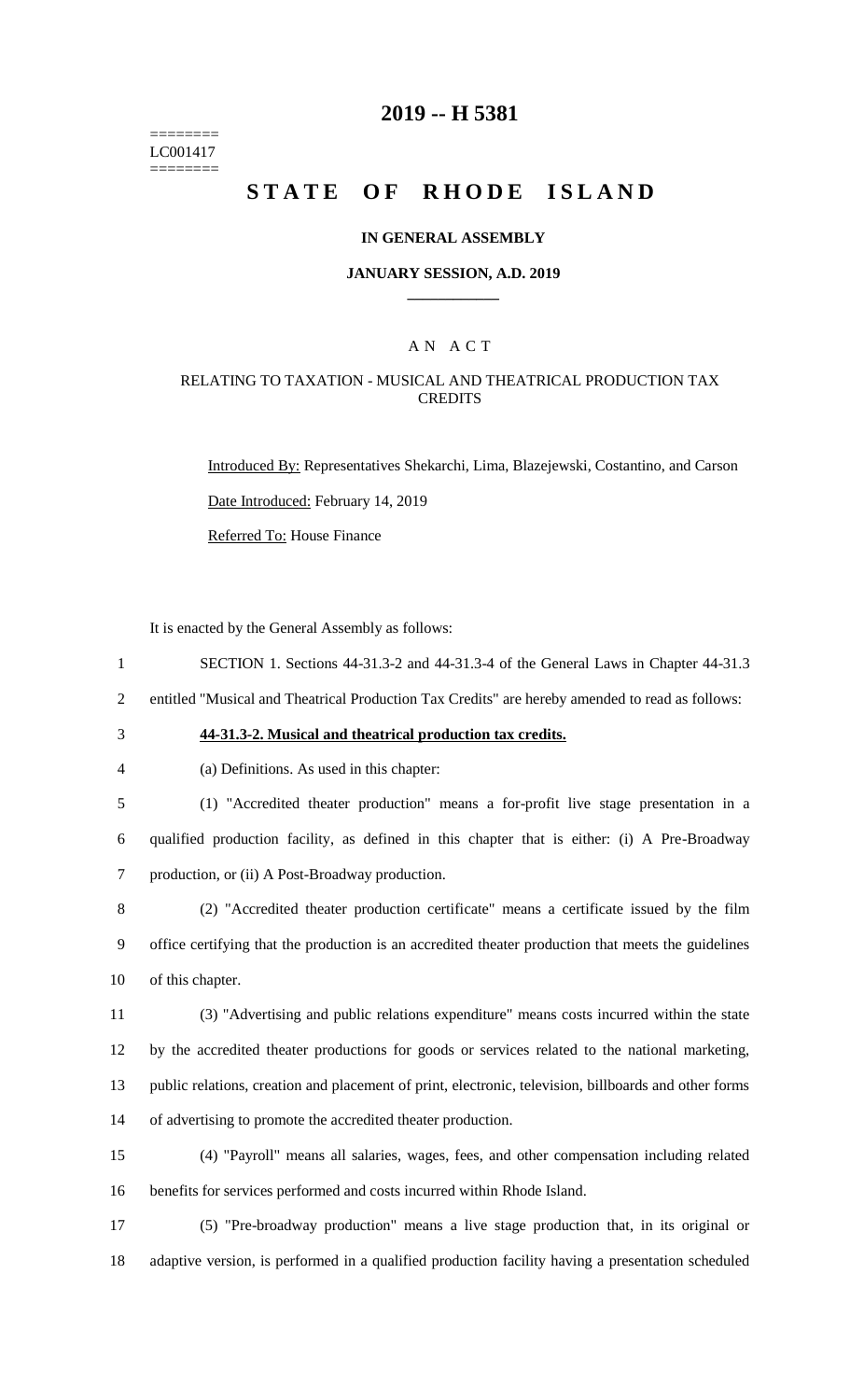for Broadway's theater district in New York City within (12) months after its Rhode Island presentation.

- (6) "Post-broadway production" means a live stage production that, in its original or adaptive version, is performed in a qualified production facility and opens its US tour in Rhode Island after a presentation scheduled for Broadway's theater district in New York City.
- 

 (7) "Production and performance expenditures" means a contemporaneous exchange of cash or cash equivalent for goods or services related to development, production, performance, or operating expenditures incurred in this state for a qualified theater production including, but not limited to, expenditures for design; construction and operation, including sets, special and visual effects, costumes, wardrobes, make-up, accessories; costs associated with sound, lighting, staging, payroll, transportation expenditures, advertising and public relations expenditures, facility expenses, rentals, per diems, accommodations and other related costs.

 (8) "Qualified production facility" means a facility located in the state of Rhode Island in which live theatrical productions are, or are intended to be, exclusively presented that contains at least one stage, a seating capacity of one thousand (1,000) or more seats, and dressing rooms, storage areas, and other ancillary amenities necessary for the accredited theater production.

 (9) "Resident" or "Rhode Island resident" means for the purpose of determination of eligibility for the tax incentives provided by this chapter, an individual who is domiciled in the state of Rhode Island or who is not domiciled in this state but maintains a permanent place of abode in this state and is in this state for an aggregate of more than one hundred eighty-three (183) days of the taxable year, unless the individual is in the armed forces of the United States.

 (10) "Rhode Island film and television office" means the office within the department of administration that has been established in order to promote and encourage the locating of film and television productions within the state of Rhode Island. The office is also referred to as the "film office".

 (11)(i) "Transportation expenditures" means expenditures for the packaging, crating, and transportation both to the state for use in a qualified theater production of sets, costumes, or other tangible property constructed or manufactured out of state, and/or from the state after use in a qualified theater production of sets, costumes, or other tangible property constructed or manufactured in this state and the transportation of the cast and crew to and from the state. Such term shall include the packaging, crating, and transporting of property and equipment used for special and visual effects, sound, lighting and staging, costumes, wardrobes, make-up, and related accessories and materials, as well as any other performance or production-related property and equipment.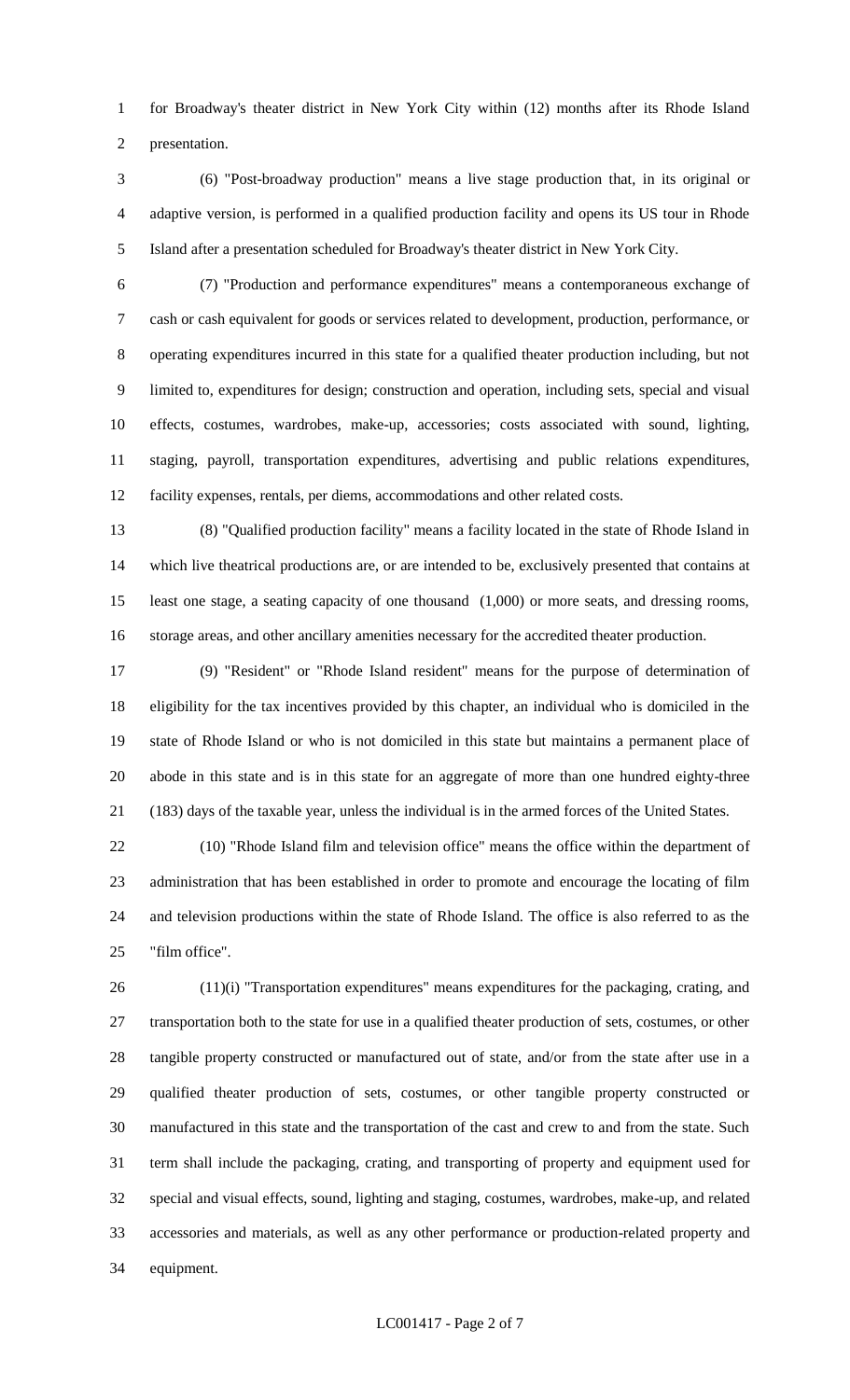(ii) Transportation expenditures shall not include any costs to transport property and equipment to be used only for filming and not in a qualified theater production, any indirect costs, and expenditures that are later reimbursed by a third party, or any amounts that are paid to persons or entities as a result of their participation in profits from the exploitation of the production.

(b) Tax credit.

 (1) Any person, firm, partnership, trust, estate, or other entity that receives an accredited 8 theater production certificate shall be allowed a tax credit equal to twenty-five percent (25%) thirty percent (30%) of the total production and performance expenditures and transportation expenditures for the accredited theater production and to be computed as provided in this chapter against a tax imposed by chapters 11, 12, 13, 14, 17, and 30 of this title. Said credit shall not exceed five million dollars (\$5,000,000) and shall be limited to certified production cost directly attributable to activities in the state and transportation expenditures defined above. The total production budget shall be a minimum of one hundred thousand dollars (\$100,000).

 (2) No more than fifteen million dollars (\$15,000,000) in total may be issued for any tax year for motion picture tax credits pursuant to chapter 31.2 of this title and/or musical and theatrical production tax credits pursuant to this chapter. Said credits shall be equally available to motion picture productions and musical and theatrical productions. No specific amount shall be set aside for either type of production.

 (3) The tax credit shall be allowed against the tax for the taxable period in which the credit is earned and can be carried forward for not more than three (3) succeeding tax years.

 (4) Credits allowed to a company that is a subchapter S corporation, partnership, or a limited liability company that is taxed as a partnership, shall be passed through respectively to persons designated as partners, members, or owners on a pro rata basis or pursuant to an executed agreement among such persons designated as subchapter S corporation shareholders, partners, or members documenting an alternate distribution method without regard to their sharing of other tax or economic attributes of such entity.

 (5) If the company has not claimed the tax credits in whole or part, taxpayers eligible for the tax credits may assign, transfer, or convey the tax credits, in whole or in part, by sale or otherwise, to any individual or entity and such assignee of the tax credits that have not claimed the tax credits in whole or part may assign, transfer, or convey the tax credits, in whole or in part, by sale or otherwise, to any individual or entity. The assignee of the tax credits may use acquired credits to offset up to one hundred percent (100%) of the tax liabilities otherwise imposed pursuant to chapter 11, 12, 13 (other than the tax imposed under § 44-13-13), 14, 17, or 30 of this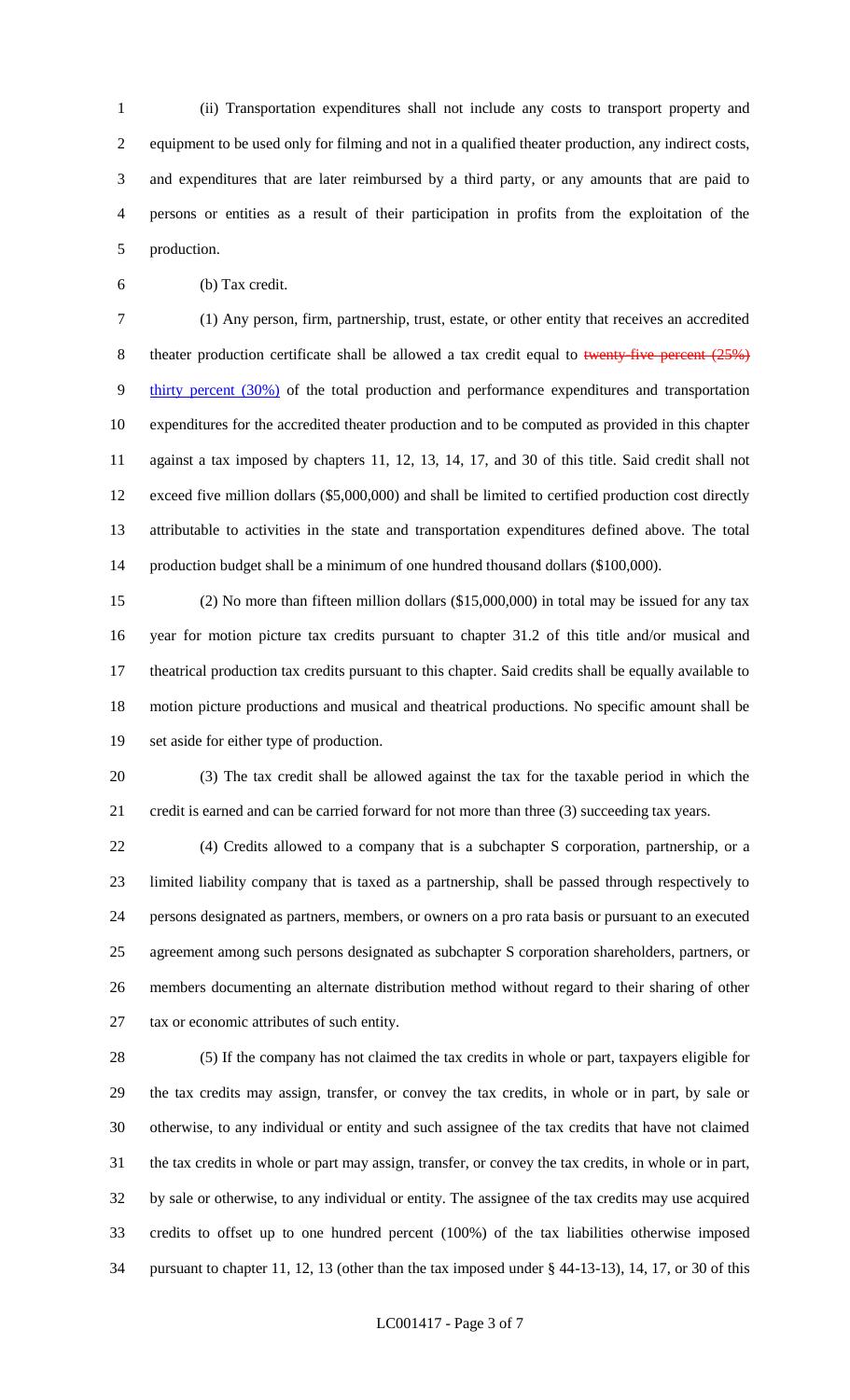title. The assignee may apply the tax credit against taxes imposed on the assignee for not more than three (3) succeeding tax years. The assignor shall perfect the transfer by notifying the state of Rhode Island division of taxation, in writing, within thirty (30) calendar days following the effective date of the transfer and shall provide any information as may be required by the division of taxation to administer and carry out the provisions of this section.

 (6) For purposes of this chapter, any assignment or sales proceeds received by the assignor for its assignment or sale of the tax credits allowed pursuant to this section shall be exempt from this title.

 (7) In the case of a corporation, this credit is only allowed against the tax of a corporation included in a consolidated return that qualifies for the credit and not against the tax of other corporations that may join in the filing of a consolidated tax return.

(c) Certification and administration.

 (1) The applicant shall properly prepare, sign, and submit to the film office an application for initial certification of the theater production. The application shall include such information and data as the film office deems reasonably necessary for the proper evaluation and administration of said application, including, but not limited to, any information about the theater production company and a specific Rhode Island live theater or musical production. The film office shall review the completed application and determine whether it meets the requisite criteria and qualifications for the initial certification for the production. If the initial certification is granted, the film office shall issue a notice of initial certification of the accredited theater production to the theater production company and to the tax administrator. The notice shall state that, after appropriate review, the initial application meets the appropriate criteria for conditional eligibility. The notice of initial certification will provide a unique identification number for the production and is only a statement of conditional eligibility for the production and, as such, does not grant or convey any Rhode Island tax benefits.

 (2) Upon completion of an accredited theater production, the applicant shall properly prepare, sign, and submit to the film office an application for final certification of the accredited theater production. The final application shall also contain a cost report and an "accountant's certification." The film office and tax administrator may rely without independent investigation, upon the accountant's certification, in the form of an opinion, confirming the accuracy of the information included in the cost report. Upon review of a duly completed and filed application and upon no later than thirty (30) days of submission thereof, the division of taxation will make a determination pertaining to the final certification of the accredited theater production and the resultant tax credits.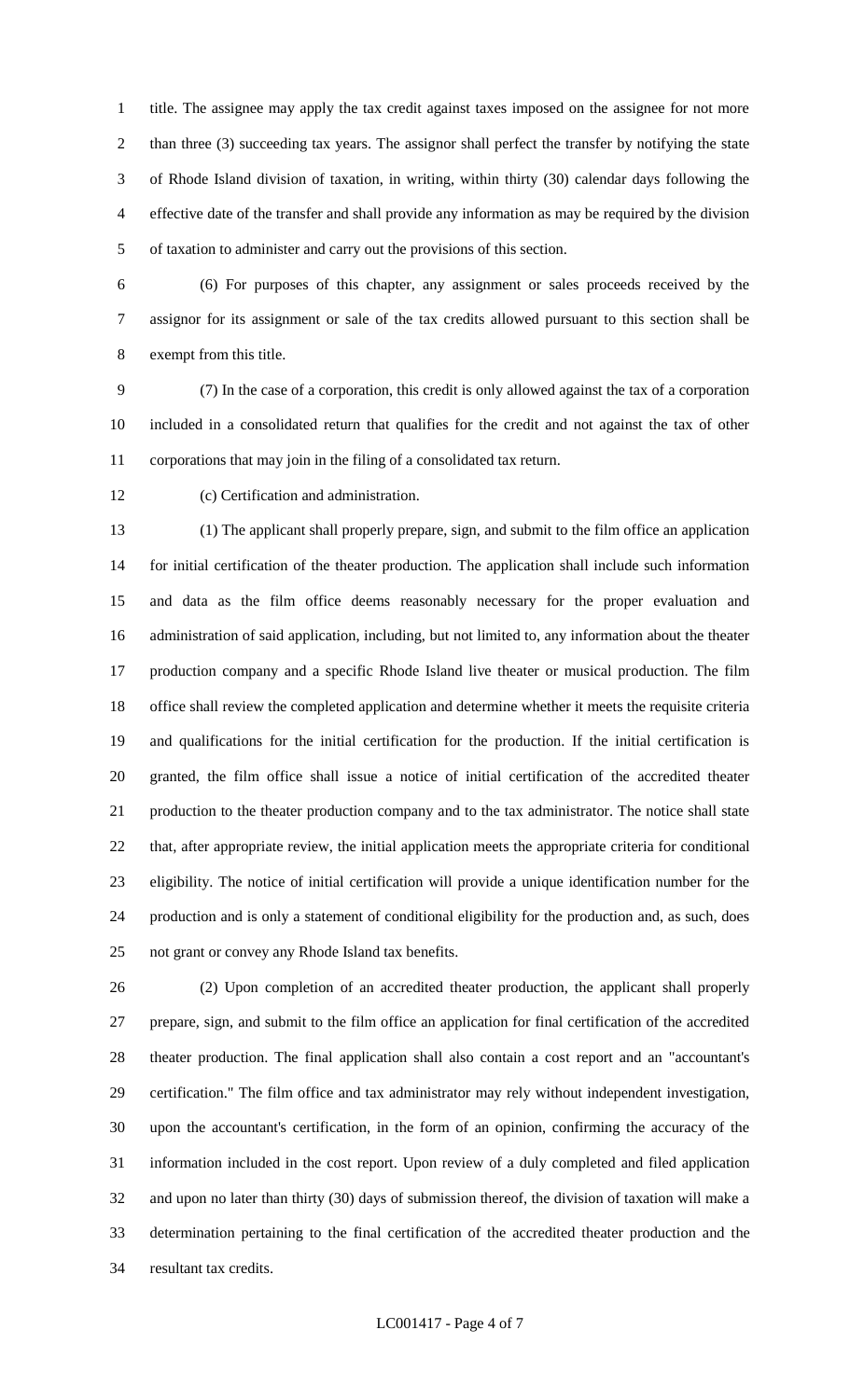(3) Upon determination that the company qualifies for final certification and the resultant tax credits, the tax administrator of the division of taxation shall issue to the company: (i) An Accredited Theater Production Certificate; and (ii) A tax credit certificate in an amount in accordance with this section (b) hereof. A musical and theatrical production company is prohibited from using state funds, state loans, or state guaranteed loans to qualify for the motion picture tax credit. All documents that are issued by the film office pursuant to this section shall reference the identification number that was issued to the production as part of its initial certification.

 (4) The director of the department of administration, in consultation as needed with the tax administrator, shall promulgate such rules and regulations as are necessary to carry out the intent and purposes of this chapter in accordance with the general guidelines provided herein for the certification of the production and the resultant production credit.

 (5) If information comes to the attention of the film office that is materially inconsistent with representations made in an application, the film office may deny the requested certification. In the event that tax credits or a portion of tax credits are subject to recapture for ineligible costs and such tax credits have been transferred, assigned, and/or allocated, the state will pursue its recapture remedies and rights against the applicant of the theater production tax credits. No redress shall be sought against assignees, sellers, transferees, or allocates of such credits.

(d) Information requests.

 (i) The director of the film office, and his or her agents, for the purpose of ascertaining the correctness of any credit claimed under the provisions of this chapter, may examine any books, paper, records, or memoranda bearing upon the matters required to be included in the return, report, or other statement, and may require the attendance of the person executing the return, report, or other statement, or of any officer or employee of any taxpayer, or the attendance of any other person, and may examine the person under oath respecting any matter that the director, or his or her agent, deems pertinent or material in administration and application of this chapter and where not inconsistent with other legal provisions, the director may request information from the tax administrator.

 (ii) The tax administrator, and his or her agents, for the purpose of ascertaining the correctness of any credit claimed under the provisions of this chapter, may examine any books, paper, records, or memoranda bearing upon the matters required to be included in the return, report, or other statement, and may require the attendance of the person executing the return, report, or other statement, or of any officer or employee of any taxpayer, or the attendance of any other person, and may examine the person under oath respecting any matter which the tax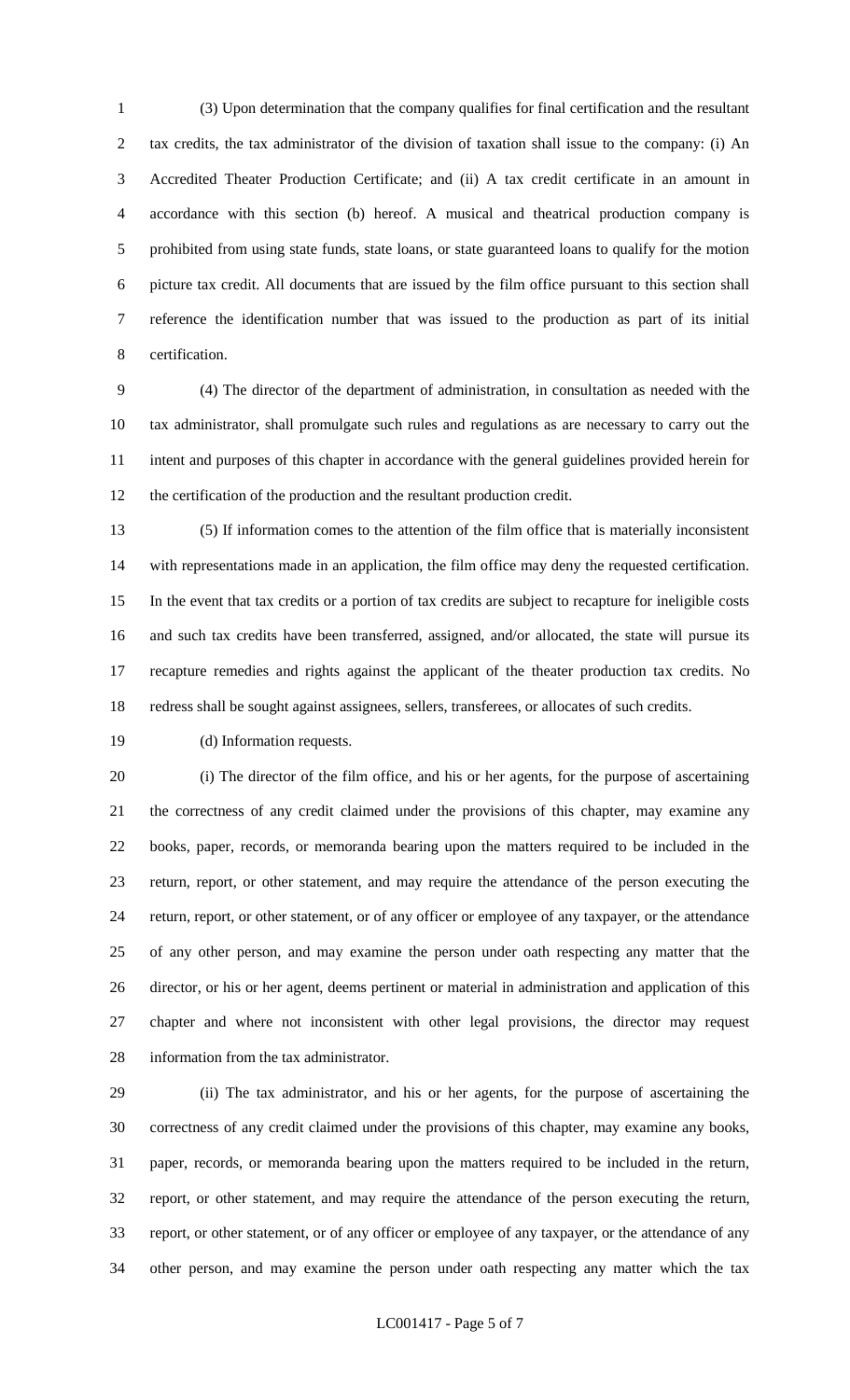- 1 administrator or his or her agent deems pertinent or material in determining the eligibility for 2 credits claimed and may request information from the film office, and the film office shall 3 provide the information in all cases to the tax administrator.
- 4 (e) The film office shall comply with the impact analysis and periodic reporting 5 provisions of § 44-31.2-6.1.
- 6 **44-31.3-4. Sunset.**
- 7 No credits shall be issued on or after July 1, 2019 July 1, 2024 unless the production has
- 8 received initial certification under subsection 44-31.3-2(c) prior to July 1, 2019 July 1, 2024.

9 SECTION 2. This act shall take effect upon passage.

======== LC001417 ========